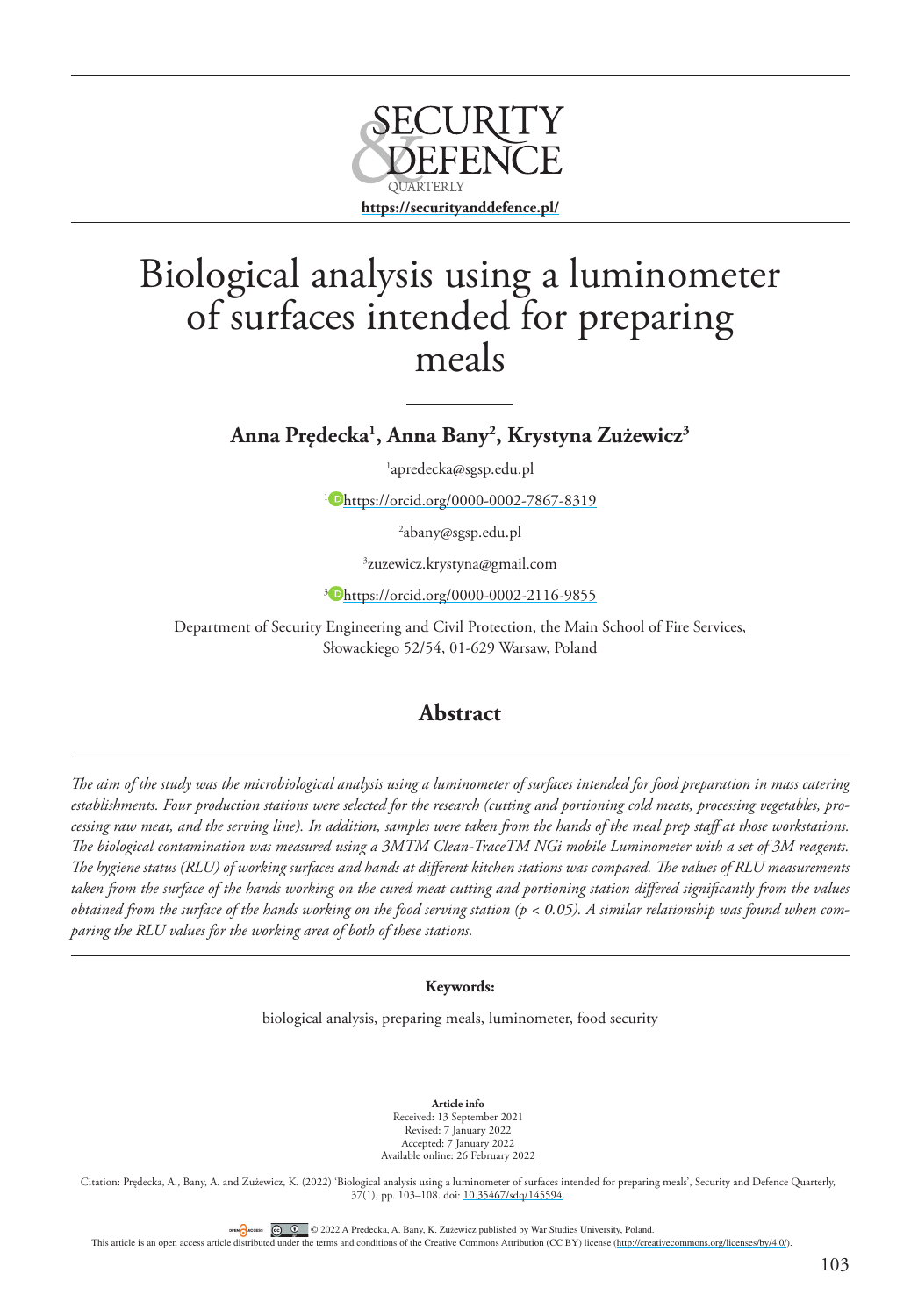# **Introduction**

 $B$  oth employees and customers risk exposure to harmful biological factors at mass cater-<br>ing establishments. The multidirectional technological processes and the variety of prepared meals are based on constant contact with raw materials of animal and plant origin, which may be the cause of primary and secondary sources of microbiological contamination.

Microclimatic conditions that occur in catering establishments (high temperature and air humidity) because of the presence of water at individual stages of the technological process and a large amount of organic matter (leftovers) are a breeding ground for microorganisms and food pests. As reported by **Scott and Bloomfield** (1990), in such conditions, the survival of microorganisms on work surfaces ranges from 4 to 24 hours, and even longer if the surface is wet and dirty.

Among the harmful microbiological factors that pose a threat to employees and customer of mass catering establishments are bacteria, viruses and mould fungi.

Bacteria can multiply and live at various temperatures, both low (psychrophiles) and high (thermophiles). They can thrive in both aerobic and anaerobic conditions. In unfavourable environmental conditions, they produce spores (spores) resistant to high temperature, salinity or drying. They contribute to many food poisonings and inflammation of the intestines and stomach. Bacteria can also produce toxins that are harmful to health [\(Zapór and Gołofit-Szymczak, 2009](#page-5-1)). Among the numerous bacteria, the botulinum toxin (*Clostridium botulinum*) is the most dangerous. The source of poisoning can be canned meat, vegetables, fruit or fish (Kołożyn-Krajewska, 2019, p. 345).

Viruses are transmitted from raw materials used for production at every stage of the technological process and in ready meals [\(Woźniak-Kosek, Kosek and Żukowska, 2010](#page-5-2)). Enteroviruses remain infectious even after thermal treatment, e.g. pasteurisation, salting or curing. They are also highly invasive in cold stores and freezers (they can survive in dry ice for several months). Viruses are resistant to most disinfectants, which makes it difficult to eliminate them from food or surfaces. The most frequently mentioned are the hepatitis A virus, the Norwalk virus and rotaviruses (Berthold and Żukowska, 2008).

Another group of threats are mould fungi of the Fusarium, Penicillium and Aspergillus genera, which, because of their toxicity and allergenic effects, contribute to many diseases of the respiratory system. Moulds produce mycotoxins, among which the most dangerous are aflatoxins from carcinogenic mould growing on food. They are found mainly in plant raw materials used in the production of meals and on the surface of meat. Like viruses, they are resistant to high temperatures (+250°C) during cooking, pasteurisation or steril-isation processes ([Zapór and Gołofit-Szymczak, 2009](#page-5-1)).

Keeping surfaces on which meals are prepared clean is a basic activity of the services responsible for monitoring the hygiene of foodstuffs. Analysis of microbiological purity uses classical and modern methods. Classical methods are burdened with a long waiting time for the result (microbiological analysis in laboratories), while modern methods using the phenomenon of bioluminescence immediately identify contamination [\(Manju and](#page-4-0)  [Mishra, 2021;](#page-4-0) [Mildenhall and Rankin, 2020](#page-4-1)).

The aim of the study was to assess the microbiological contamination level of 4 selected production stations and the hands of the personnel preparing meals, the measure of which was the determination of ATP concentration. These questions were asked: (1) Did the swabs collected from the analysed places and the swabs from the hands of employees allow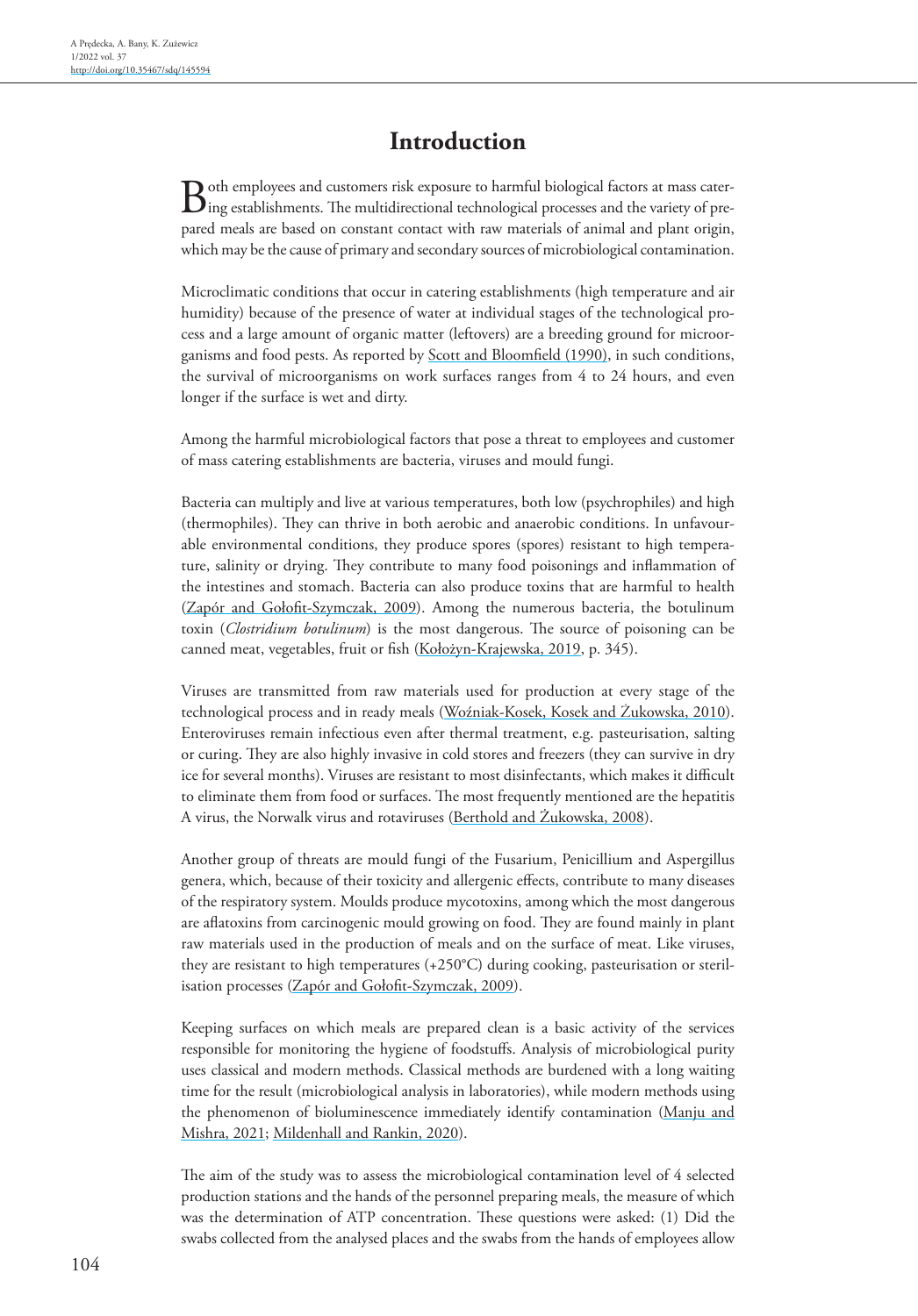the degree of microbiological contamination to be assessed? (2) Did the ATP method used in the study allow for a quick and effective assessment of the degree of microbiological contamination of the surface?

The studies were limited by the inability to extend them to other mass catering facilities due to the COVID -19 pandemic. It should be noted that food security is one of the key issues related to fundamental needs of humans (Lizak, Zajączkowski and Kołodziejczak, 2021).

## **Materials and methods**

The biological contamination was measured using a 3MTM Clean-TraceTM NGi<br>mobile Luminometer with a set of 3M reagents. The study was conducted on two<br>high a conducted on two studies in the study of the study of the study i dates in December 2020 and in August 2021 in one of the mass catering establishments. Samples were taken from selected inanimate surfaces (4 production stations, including: cutting and portioning cold meats, vegetable processing, raw meat processing, serving line) and animated (staff hands). at a given position. The study consisted of four swabs from work surfaces and skin on the hands. The choice of research places was dictated by the duration of food processing, contact with water, and blood and serum present in the processing of meat, which are a medium for microorganisms.

The tests were carried out in accordance with the PN-ISO 18593:2005 standard "Microbiology of food and feed. Horizontal methods of sampling from surfaces using contact plates and swabs." Sterile swabs containing luciferase in the centre of the tubes were used to collect the samples. The tip of the swab was rubbed against the 25  $\text{cm}^2$  test surfaces. The swab from the hands covered the space between the fingers, the palm of the hand and the area around the nails. It was then placed back in the tube to initiate a reaction. After inserting the tube into the Luminometer and waiting for about 15 seconds, the RLU (Relative Light Units) value was read. The method uses the fact that the luciferase enzyme in the presence of ATP catalyses the oxidative decarboxylation of luciferin, which results in the emission of light with an intensity proportional to the ATP content [\(Griffith, 2016](#page-4-2); Tomczyk *et al.*, 2014, p. 300). ATP is a substance found in all animal and plant organisms, as well as in most food debris, bacteria, fungi and other microorganisms.

The non-parametric Mann-Whitney U-test, which is the equivalent of the Student's t-test for unrelated samples, was used to compare the obtained results. The measure of the central tendency for this test is not the mean (standard deviation) as for parametric tests but the median (range). The test verifies the H0 hypothesis: the samples come from one population. An alternative hypothesis is H1: the samples come from different populations. The level of significance was  $p < 0.01$ .

# **Results and discussion**

**B** ased on the analyses, it was found that the RLU values for the tested working surfaces did not exceed the acceptable reference values (Worsfold and Griffith, 1996), except for the raw meat processing station. The RLU values for the surface of the hands of the person working at this position also exceeded the permissible limit of microbial contamination (unacceptable level) (Table 2).

Similar results of analyses in the research on the microbiological cleanliness of kitchen surfaces were presented by Worsfold and Griffith, indicating an acceptable level of hygiene for most kitchen worktops.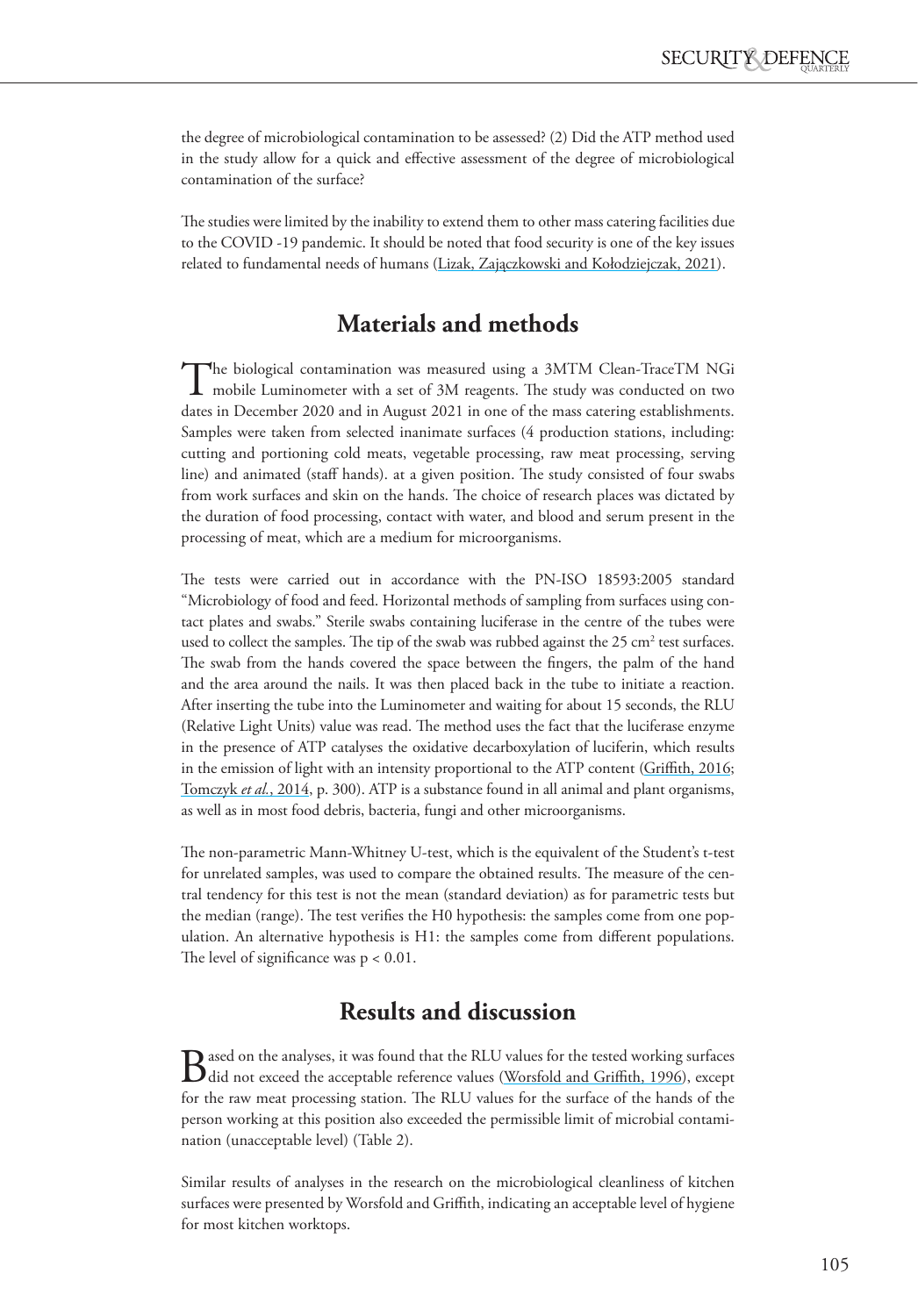**Table 1. Comparison of the hygiene status (RLU) of work surfaces and hands in different kitchen workstations.**

| Workstations           | Analysed surface | <b>Statistical indicators</b><br><b>RLU</b> value |        |        |        | Mann-Whitney U test<br>$p \leq$ |
|------------------------|------------------|---------------------------------------------------|--------|--------|--------|---------------------------------|
|                        |                  | Mean                                              | Median | Range  |        |                                 |
|                        |                  |                                                   |        | x(min) | x(max) |                                 |
| Cutting and portioning | Working surface  | 55.8                                              | 54     | 38     | 78     | 0.01                            |
| cold cuts              | Hands            | 30.8                                              | 30     | 23     | 39     |                                 |
| Processing vegetables  | Working surface  | 139.8                                             | 156    | 92     | 174    | ns                              |
|                        | Hands            | 118.4                                             | 119    | 115    | 122    |                                 |
| Processing raw meat    | Working surface  | 810                                               | 820    | 731    | 897    | 0.01                            |
|                        | Hands            | 392                                               | 351    | 318    | 510    |                                 |
| Serving line           | Working surface  | 71.3                                              | 70     | 64     | 82     | 0.01                            |
|                        | Hands            | 35                                                | 36     | 29     | 38     |                                 |

*Note.:* p – level of significance, ns – not significance.

Level of significance:  $5\%$  (P = 0.05).

Critical Values for the Mann-Whitney U-Test.

 $U(9, 9, 0.05) = 17.$ 

| Table 2. Reference values obtained        |
|-------------------------------------------|
| during studies sponsored by the           |
| <b>Ministry of Agriculture, Fisheries</b> |
| and Food in Great Britain                 |
| (Worsfold and Griffith, 1996).            |
|                                           |

| <b>Surface evaluated</b> | <b>Accept RLU</b> | <b>Caution RLU</b> | <b>Reject RLU</b> |
|--------------------------|-------------------|--------------------|-------------------|
| Table top                | <336              | 336-403            | >403              |

Most bacteria grow on the surface of the tabletops for processing raw meat. This is caused by environmental conditions (temperature, air humidity) and the working surface, which remains dirty and wet for a long time [\(Scott and Bloomfield, 1990\)](#page-5-0). The importance of caring for the hygiene of surfaces where food is prepared was also emphasised by Sogin *et al.* (2021).

The obtained RLU values for working surfaces and hands at four stations: cutting and portioning cold cuts, processing vegetables, processing raw meat and serving line are shown in Table 1.

The values of RLU measurements obtained from the surface of the hands working on the cured meat cutting and portioning station differed significantly from the values obtained from the surface of the hands working on the serving line station  $(p < 0.05)$ . This was also true for the comparison of the RLU for the working surface of both of these stations.

# **Conclusion**

- 1. The average RLU values for the tested workplace surfaces did not exceed acceptable hygienic standards, except for the tabletop for processing raw meat and the hands of the personnel performing these activities.
- 2. The RLU values from the surface of the tabletops and the hands of people working at the cured meat cutting and portioning station differed significantly from the RLU values obtained from the surface of the hands working on the serving line station ( $p < 0.05$ ).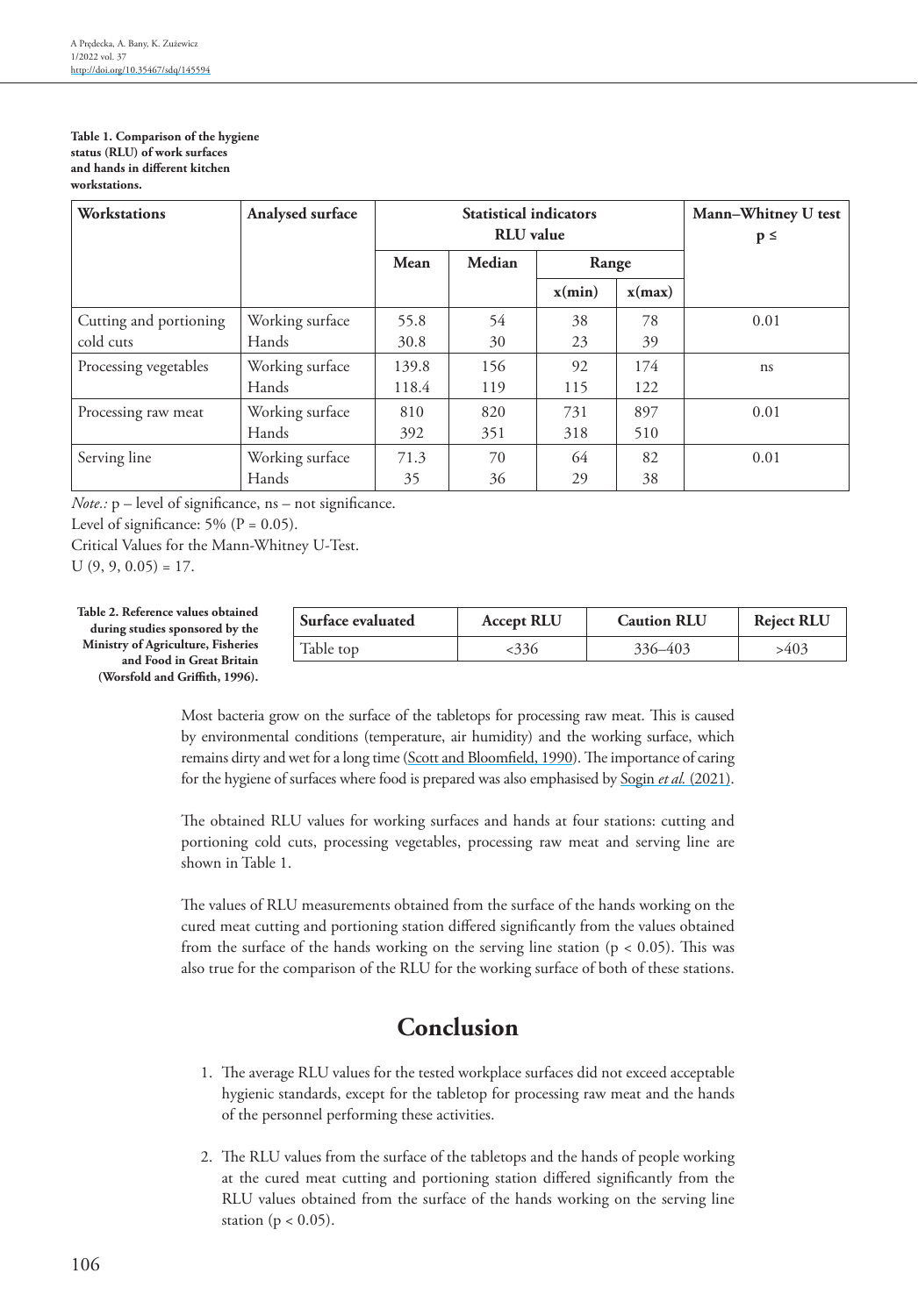- 3. The use of the ATP method in the control of microbiological cleanliness of surfaces on which meals are prepared is an effective solution that is useful for quick assessment of the sanitary conditions.
- 4. Due to the importance of the problems of examining microbiologically contaminated surfaces, they will be extended to other mass catering facilities.
- 5. The results obtained from the research will be compared in future with other analyses of microbiological contamination of surfaces on which food is prepared. The results will help employers take appropriate technical and organisational action to eliminate or reduce biological hazards in food.

### **Funding**

This research received no external funding.

### **Author contributions**

Conceptualisation, A.P.; methodology, A.B.; software, A.P.; validation, K.Ż.; formal analysis, K.Ż.; investigation, A.B.; resources, A.B.: data curation, D.M.B.; writing – original draft preparation, A.P.; writing – review and editing, A.P.; visualisation, A.P. supervision, A.P.; project administration, A.P.

All authors read and agreed to the published version of the manuscript.

**Data availability statement**

Not applicable.

### **Disclosure statement**

No potential conflict of interest was reported by the authors.

### **References**

- **Berthold, A. and Żukowska, K.** (2008) 'Viruses transmitted by food', *Higher School of Management, Advances in Food Processing Technology*, 2, pp. 75–79. Available at: [http://yadda.icm.edu.pl/baztech/element/bwmeta1.element.baztech-article-BPL6-](http://yadda.icm.edu.pl/baztech/element/bwmeta1.element.baztech-article-BPL6-0014-0039) [0014-0039](http://yadda.icm.edu.pl/baztech/element/bwmeta1.element.baztech-article-BPL6-0014-0039) (Accessed: 15 September 2021).
- <span id="page-4-2"></span>**Griffith, C.** (2016) 'Surface sampling and the detection of contamination', in H. Lelieveld, J. Holah and D. Gabric´ (eds.), *Woodhead publishing series in food science, technology and nutrition, handbook of hygiene control in the food industry*, 2nd ed. Cambridge, UK: Woodhead Publishing Limited, pp. 673–696. doi: [10.1016/](http://doi.org/10.1016/B978-0-08-100155-4.00044-3) [B978-0-08-100155-4.00044-3.](http://doi.org/10.1016/B978-0-08-100155-4.00044-3)
- **Kołożyn-Krajewska, D.** (ed.) (2019) *Hygiene of food production*, 1st ed. Warsaw: Publishing House of the Warsaw University of Life Sciences.
- Lizak, W., Zajączkowski, K. and Kołodziejczak, M.E. (2021) 'Introduction to the special issue "Non-military aspects of security in the changing international order"', *Security and Defence Quarterly*, 33(1), pp. 7–13. doi: [10.35467/sdq/135580.](http://doi.org/10.35467/sdq/135580)
- <span id="page-4-1"></span>**Mildenhall, K.B. and Rankin, S.A.** (2020) 'Mini-review implications of adenylate metabolism in hygiene assessment: A review', *Journal of Food Protection*, 83(9), pp. 1619–1631. doi: [10.4315/JFP-20-087.](http://doi.org/10.4315/JFP-20-087)
- <span id="page-4-0"></span>**Manju, G. and Mishra, S.K.** (2021) 'Microbiological environmental monitoring in food processing', *Indian Food Industry Mag*, 3(2), pp. 46–56. Available at: <https://www.researchgate.net/publication/352378688>(Accessed: 15 September 2021).